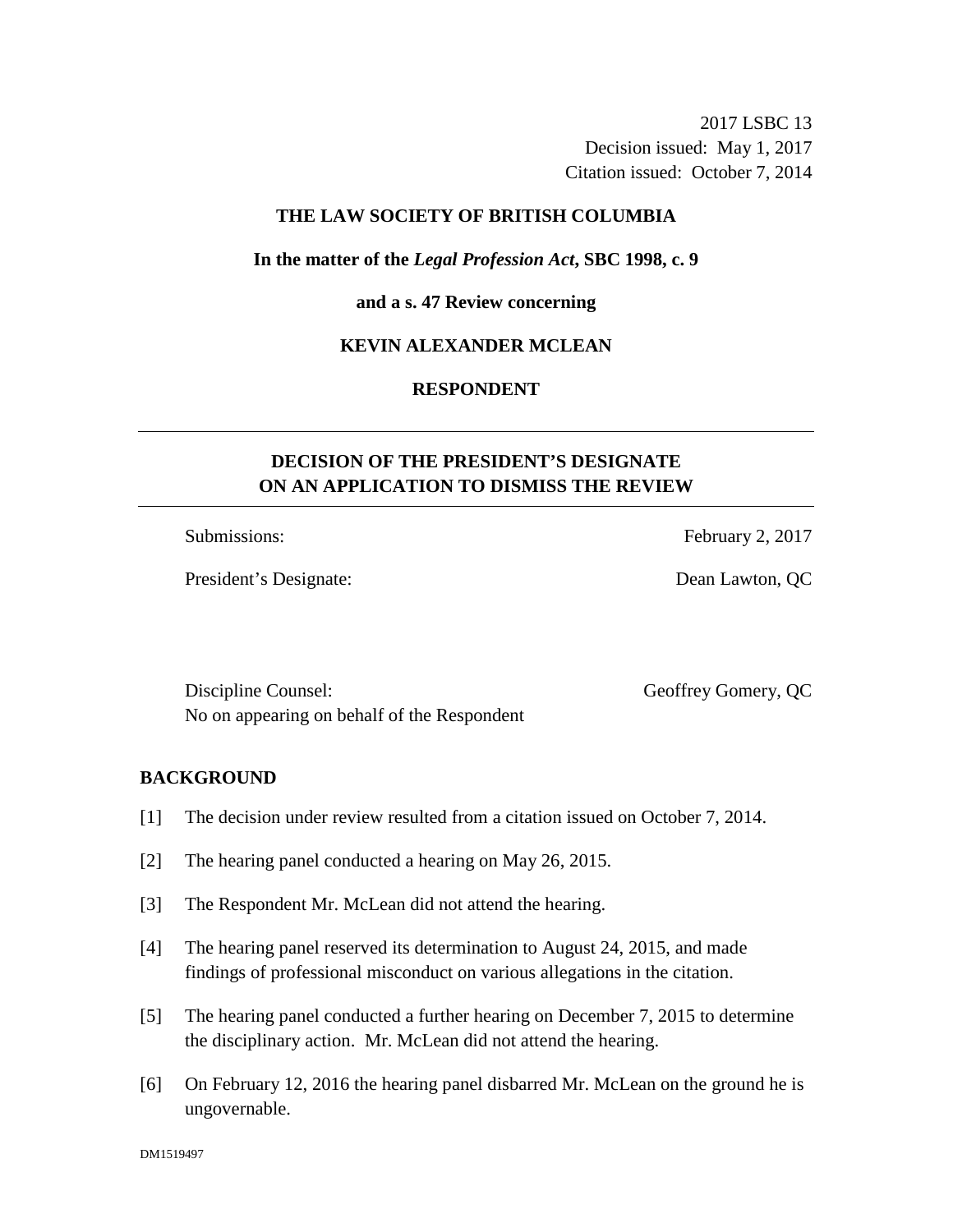- [7] This was the second order by a hearing panel disbarring Mr. McLean. The earlier disbarment order was made on June 29, 2015.
- [8] In the decision now under review the hearing panel held that non-membership in the Law Society at the time of the citation did not protect Mr. McLean from a review of the conduct that was the subject of the second discipline citation, and the sanction of a second order of disbarment.
- [9] Mr. Mclean delivered a notice of review under s.47 of the *Legal Profession Act* on March 11, 2016. He has taken no further steps to advance the review.

### **THE APPLICATION TO DISMISS THE REVIEW**

- [10] By a letter dated January 27, 2017 addressed to the President of the Law Society and to Mr. McLean, Geoffrey Gomery, QC, counsel for the Law Society, applied for a an order dismissing the review ( the "dismissal application").
- [11] The dismissal application relies on Rule 5-28 which states:

### **Inactive reviews**

- **5-28**(1) If no steps have been taken for 6 months or more, a party may apply for an order dismissing a review by delivering to the President and the other party a notice in writing that sets out the basis for the application.
	- ...
	- (3) If it is in the public interest and not unfair to the respondent or applicant, the President may dismiss the review.
	- (4) The President may designate another Bencher to make a determination under subrule (3).
- [12] Having been designated by the President to make a determination on the dismissal application, I was provided with an affidavit of delivery stipulating that the dismissal application was delivered to Mr. McLean on January 27, 2017 at his address for delivery in this proceeding. I am satisfied that a copy of the dismissal application was delivered to Mr. McLean.
- [13] On February 8, 2017 I gave a memorandum of directions ("memorandum of directions") of the procedure for determination of the dismissal application as follows:
	- (a) Mr. McLean shall have until March 15, 2017 to deliver any responding material to the dismissal application to the attention of Michelle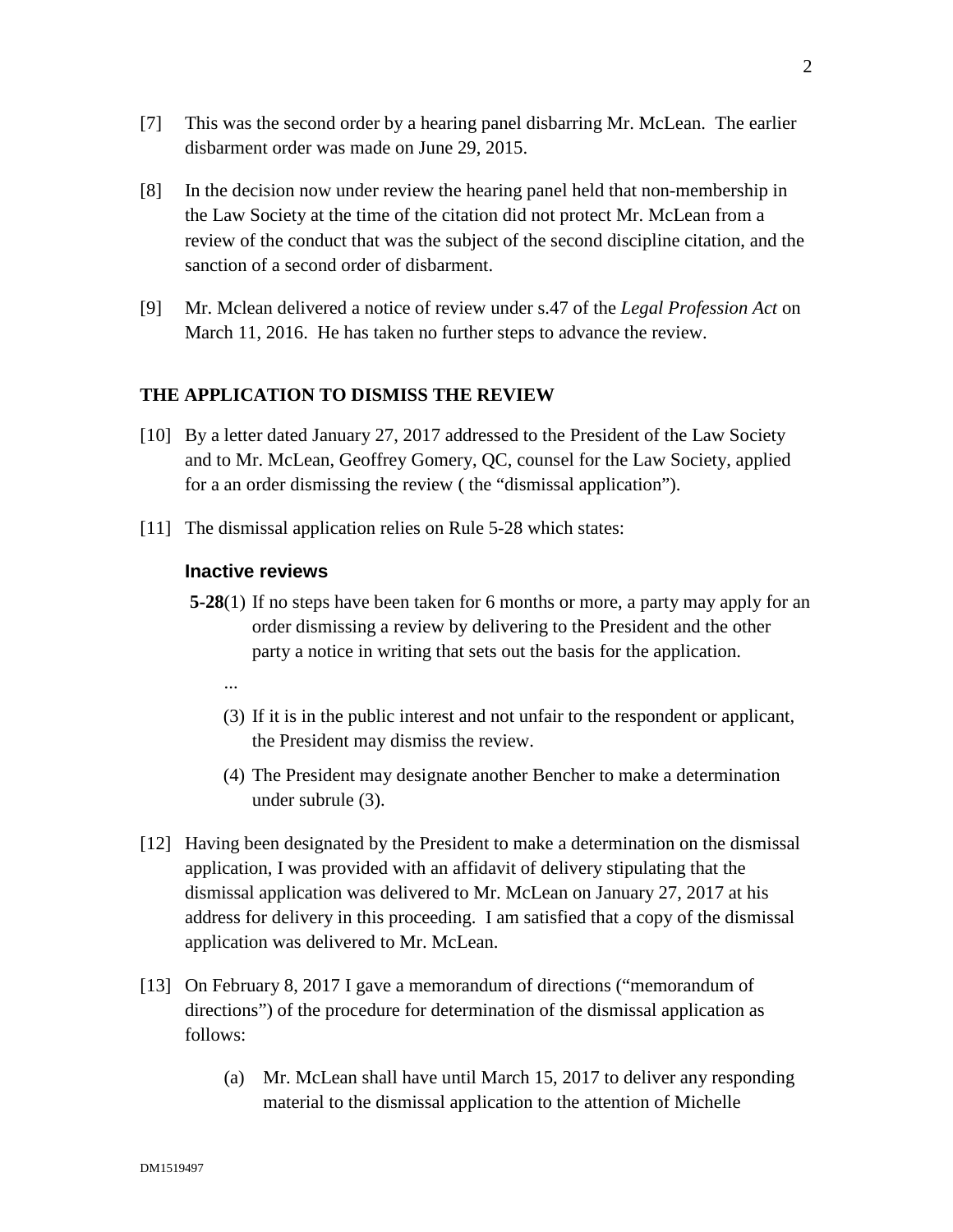Robertson, the Hearing Administrator at the Law Society, and Mr. Gomery;

- (b) Mr. Gomery shall have 14 days following delivery of any responding material from Mr. McLean to provide any reply material to Ms. Robertson and Mr. McLean; and
- (c) The address for delivery to Mr. McLean in this dismissal application shall be 400-525 Seymour Street, Vancouver, BC.
- [14] By a letter dated February 15, 2017, Ms. Robertson delivered a copy of my memorandum of directions to Mr. McLean at his address for delivery. In an affidavit sworn February 21, 2017 Ms. Robertson confirmed the steps she took to deliver a copy of my memorandum of directions to Mr. McLean, and I am satisfied it was delivered to him at his address for delivery.
- [15] By a letter dated March 27, 2017 addressed to both Mr. McLean and Ms. Robertson, Mr. Gomery stated that he had not received any responding material from Mr. McLean.
- [16] By a memorandum to me dated April 3, 2017, Ms. Robertson stated that she had not received any responding material from Mr. McLean.
- [17] I am satisfied that Mr. McLean has delivered no responding material in accordance with my memorandum of directions.

### **ANALYSIS**

- [18] Rule 5-28 imposes two obligations on the President, and hence me as his designate. First, I must determine if it is in the public interest to dismiss the review, and second, that the dismissal is not unfair to Mr. McLean.
- [19] On September 27, 2016 I issued reasons in the first application to dismiss a s.47 review concerning Mr. McLean. Those reasons are cited as 2016 LSBC 33. At paragraphs [22], [23] and [25] in those reasons I observed the following:

The courts have provided guidance to administrative decision-makers in recognizing obligations to parties and, in this case, the public interest when exercising discretionary powers. In particular, decision-makers must be mindful of the importance of timely resolutions of disputes and proceedings, proportionality of costs, and the principle of finality. In this context I acknowledge the helpfulness of authorities referred to in Mr.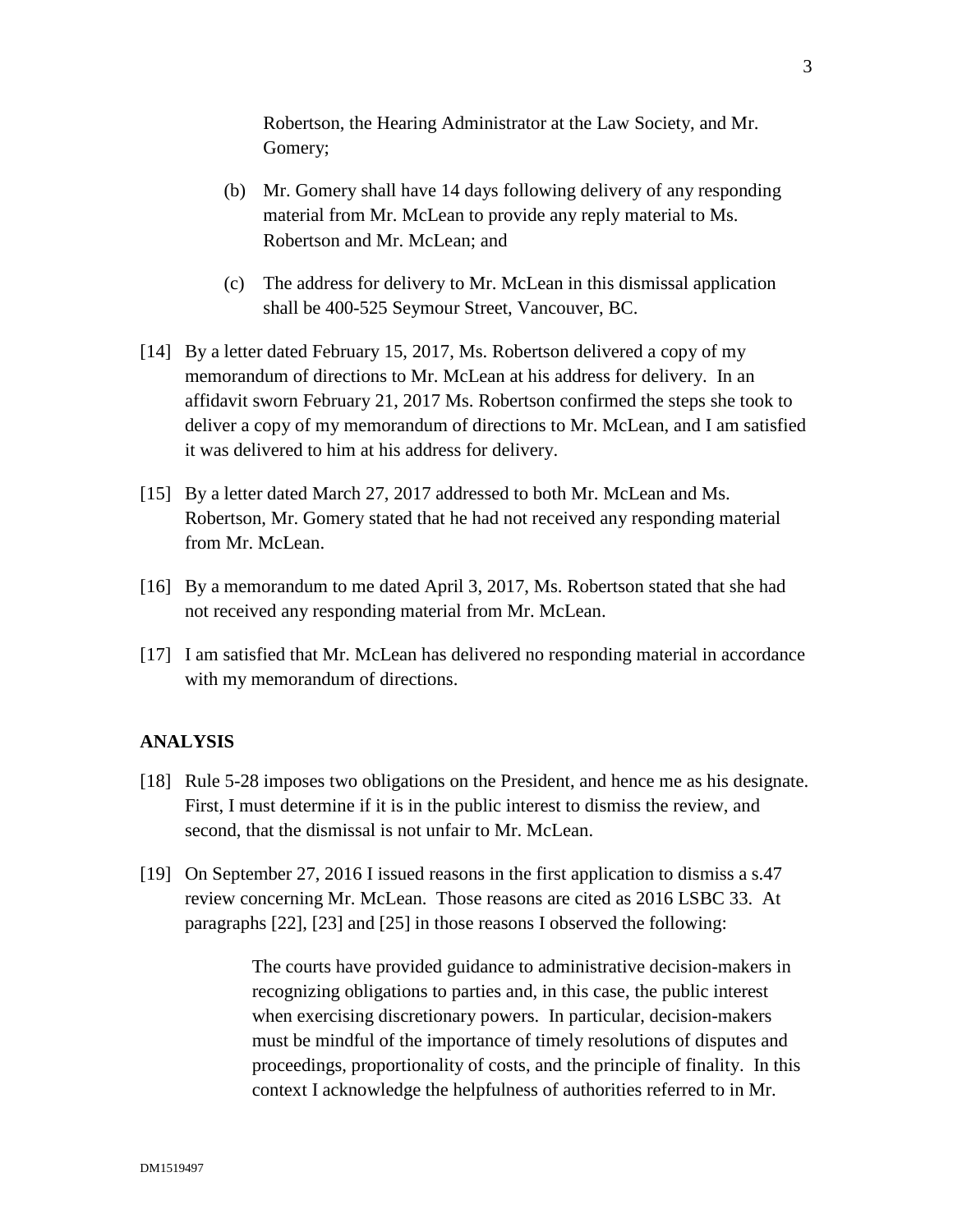Gomery's dismissal application. ( See: *British Columbia Workers' Compensation Board v. Figliola*, 2011 SCC 52 at paras. 24-25 and 27; and *The Law Society of Upper Canada v. Igbinosun*, 2009 ONCA 484 at para. 48)

I think it is useful in this case to consider the approach our courts take in considering applications for orders for dismissal of civil proceedings for want of prosecution. Such orders are discretionary in nature and turn on the particular facts and circumstances of each case. In *Edmond v. British Columbia*, 2013 BCSC 1102, the court mentioned three factors that should be considered on an application to dismiss for want of prosecution, namely whether:

- (a) there has been an inordinate delay, given the facts of the case;
- (b) the inordinate delay is inexcusable; and
- (c) the defendant(s) are likely to be seriously prejudiced by the delay.

In *Edmond*, Abrioux, J. went on to say, after considering these factors, "If each of these factors is demonstrated, the court must go on to consider whether or not the balance of justice demands that the action should be dismissed: *Irving v. Irving* (1982), 140 DLR (3d) 157 (BCCA) at 162."

...

In my opinion, although the third factor in *Edmond* is not applicable in this case, the question of the public interest most certainly is relevant. The public interest is protected and served by a structure of sound governance of lawyers in the province and the assurance that the Law Society addresses discipline of lawyers in a fair, complete, and timely manner.

- [20] The extracted observations above are, in my opinion, applicable to the present dismissal application. I find that Mr. McLean has taken no steps to advance the review since March 11, 2016. In my view this unexplained delay amounts to inordinate delay. I emphasize in this context that Mr. McLean has provided no communication of any kind to Mr. Gomery or the Law Society since commencing the review on March 11, 2016.
- [21] Upon considering the circumstances in this matter I am satisfied that it is in the public interest to dismiss the review and that it is not unfair to Mr. McLean to do so.